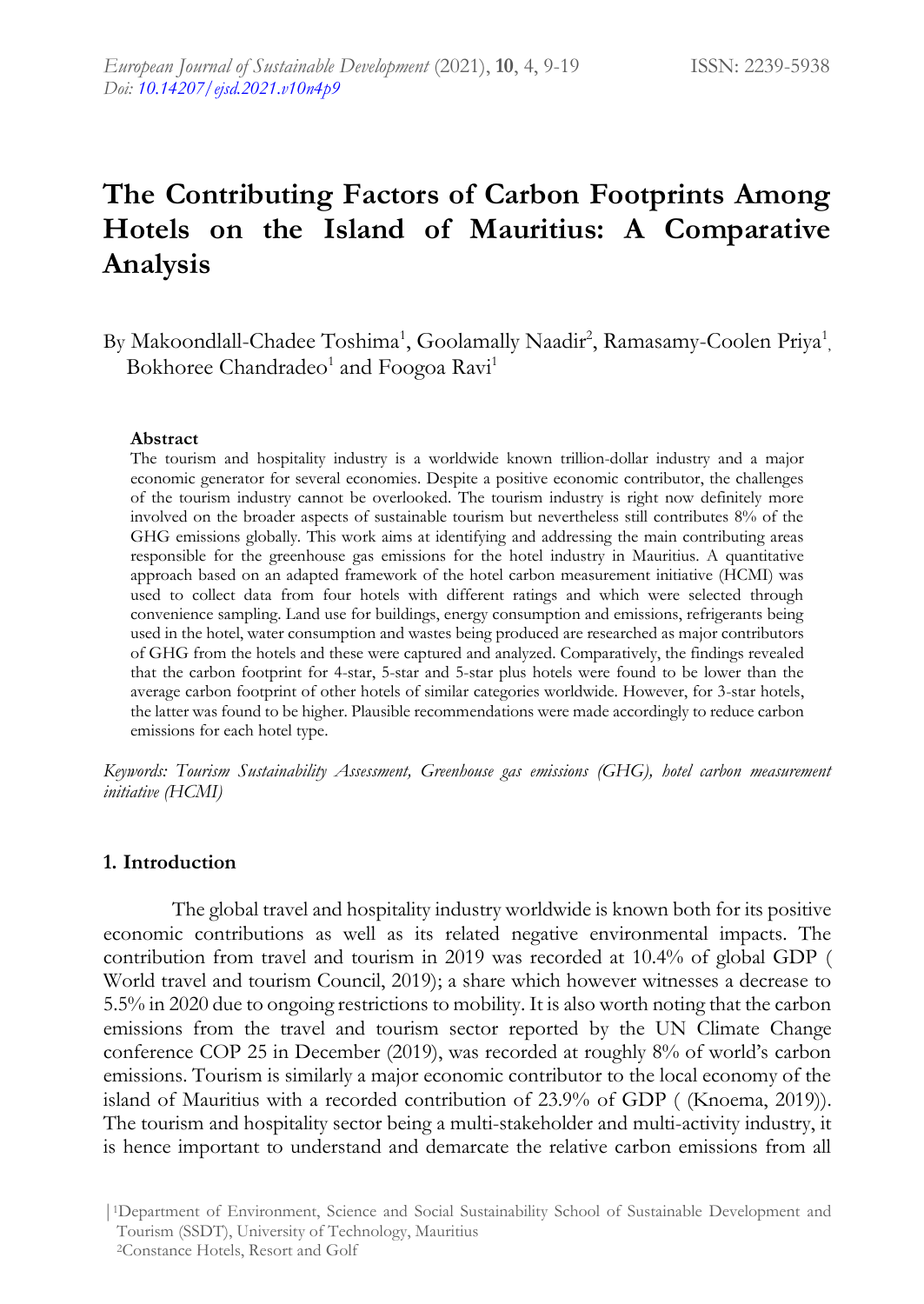major tourism related components. Other than the travel sector of the tourism industry, emissions from the lodging component of the tourism industry is also among the highest as they tend to be energy-intensive operations given that they rely on heating and air conditioning, warm showers, heated pools and spas to meet their ongoing customer needs and demands (International Sustainable travel, 2020). The Caribbean Hotel Energy Efficiency action program of October ( Caribean Hotel Energy efficiency action, 2012), reinforces that due to the modern services provided by larger resort hotels they tend to emit far more emissions than traditional lodging such as homestays and guesthouses. This current study attempts to analyze and assess the carbon emissions from selected hotels of various categories to quantify their relative emissions. A quantitative analysis was completed with an adapted framework of the hotel carbon measurement initiative (HCMI) to collect data. Furthermore, the gathered data was scrutinized to determine what major hotel operations contribute the highest to carbon emissions whereby relevant best practices were then proposed to achieve sustainable accommodation in island states such as Mauritius.

## **2. Sustainable Tourism**

The amount of carbon being emitted through either travel or hotel activities is an important indicator to assess the environmental impact that tourism generates (Cadarso, Driml, & Maria, 2020). To balance tourism growth as well as improve carbon efficiencies, island developing states like Mauritius and other countries worldwide have adopted the principles and practices of Sustainable Tourism (Makoondlall-Chadee, ChandradeoBokhoree, & Deepa, 2017). Stojanovska-Stefanova, A., & Atanasoski, D., (2018) defines sustainable tourism as "*A well designed and well-managed tourism can make a significant contribution to the three dimensions of sustainable development and has close linkages to other sectors and can create decent jobs and generate trade opportunities*". As the economic, social and technological processes are still expanding the analysis of new business practices and models is crucial to ensure the survival of sustainable development of tourism more so in developing countries (Dalia, Biruta, Edmundas, & Simanavicius, 2020)

Since mid-1990's, the tourism industry green practices which at that time was most known as green hospitality (Balasubramanian, Ragavan, & Ari, 2019) started with initiatives such as water saving programs in the relevant companies or hotels. Gradually, sustainable tourism was seen as a solution capable of creating positive changes and started to play a pivotal role in identifying and securing positive benefits through legislative and control monitoring approaches (Habib, Farzad, & Arezoo, 2019).Throughout 1990 till now, there has been an increased demand from green consumers which caused the tourism industry to shift their business strategy towards a greener approach to be able to gain a competitive edge on the global tourism market (Chandran & Bhattacharya, 2019)

Nowadays, alongside green practices, there is an increase interest from businesses of the tourism industry to have eco labels such as green globe; travel life and green key (Yılmaz, Üngüren, & Kaçmaz, 2019). The tourism industry is more involved on a broader aspect in terms of sustainable tourism now, by adopting sustainability practices based on the Eco labels, as well as the hotel industry which is more concerned with the eco label standards criteria's in terms of legal compliances, Green purchasing, Protection of cultural heritage,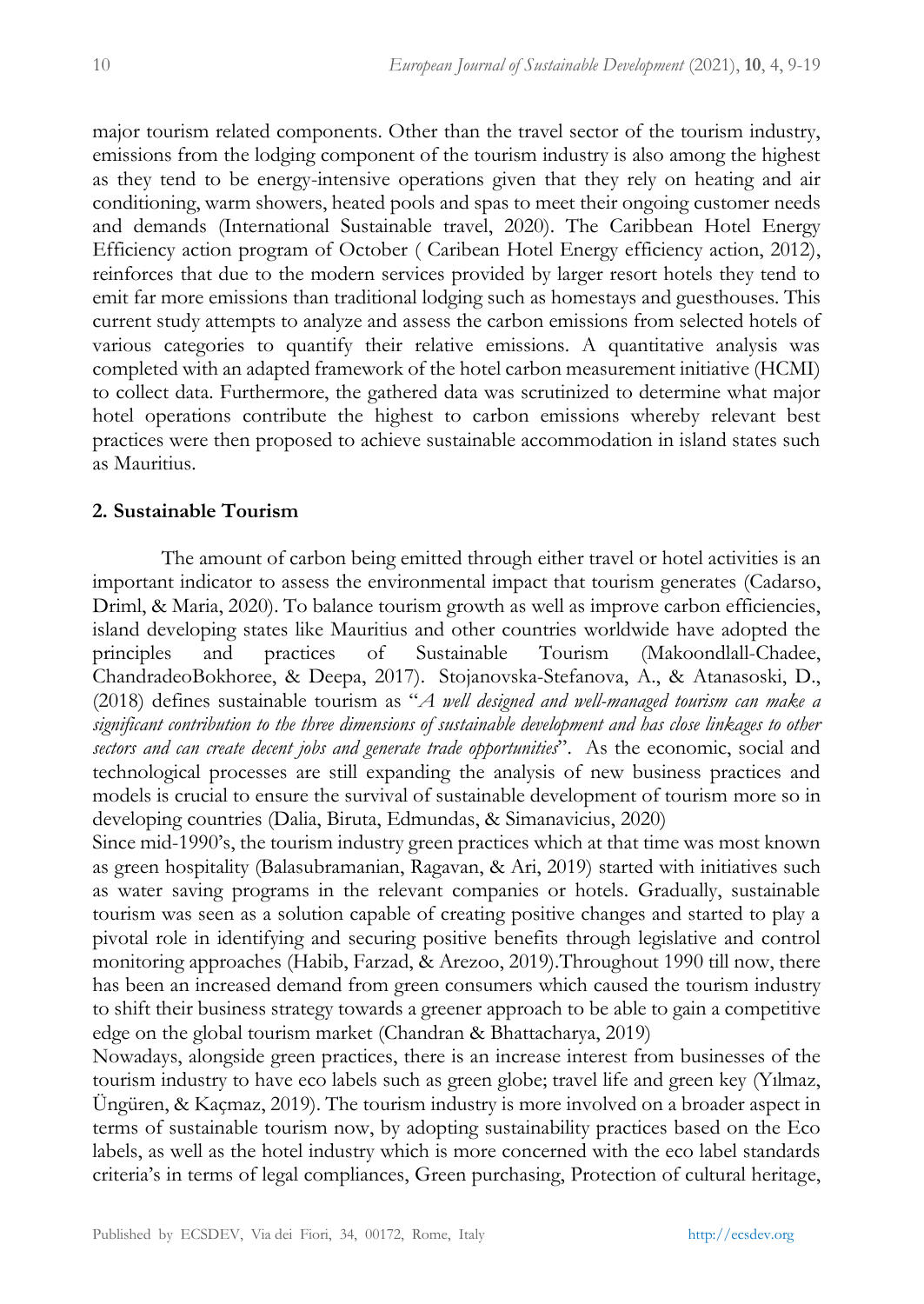Training and retention of their employees among others (Sucharan, Arulapan, & Lucinda, 2020). Since the year 1990's, the tourism industry has shown considerable growth in terms of green/sustainable practices being implemented (Balasubramanian, Ragavan, & Ari, 2019).

# **3. GHG Emissions in Tourism Industry**

It is an undeniable fact that GHG level is increasing around the world as shown in figure 1 below. Out of this global emission, Tourism sector contributes 8% of the GHG emissions (Lenzen, et al., 2018).



*Figure 1: Global Carbon Dioxide Emissions, 1850–2040 (IEA, 2019)*

Various studies have tried to record the GHG level of different countries as well on a global perspective: With the considerable growth in the Tourism sector, Emissions have increased from 3.9 Gigatonnes of co2 in 2009 to 4.5 Gigatonnes in 2013 (Michael, 2018). In the study done by (Faturay, Ting, & Malik, 2018), using a life cycle assessment methodology , the global emissions of tourism industry was shown to increase from 3.9 to 4.5 billion tons of co2 annually from 2009 to 2013 analyzing data from 160 countries which accounts for 8% of the global emissions. SIDS have through several studies been characterized as vulnerable and very impact-sensitive (Barnett & Waters, 2016) Similarly, the study found that that in SIDS such as Maldives, Mauritius and Seychelles, the tourism sector accounted for 30 to 80% of the national annual emissions. Throughout the years, there has been an undeniable increase in the GHG emissions despite the fact that since 1990's the industry turned to green hospitality practices (Kaitano & Godwell, 2020). Various reasons can explain this effect, some of which are an increase in the number of travellers around the world and more and more accommodations services and respective facilities are being consumed. Such an increase can be recorded due to the emergence of new travel trends such as eco-tourism, golf tourism, medical, religious, wildlife tourism and millennials travel priorities as different as compared to others (OECD, 2018). All the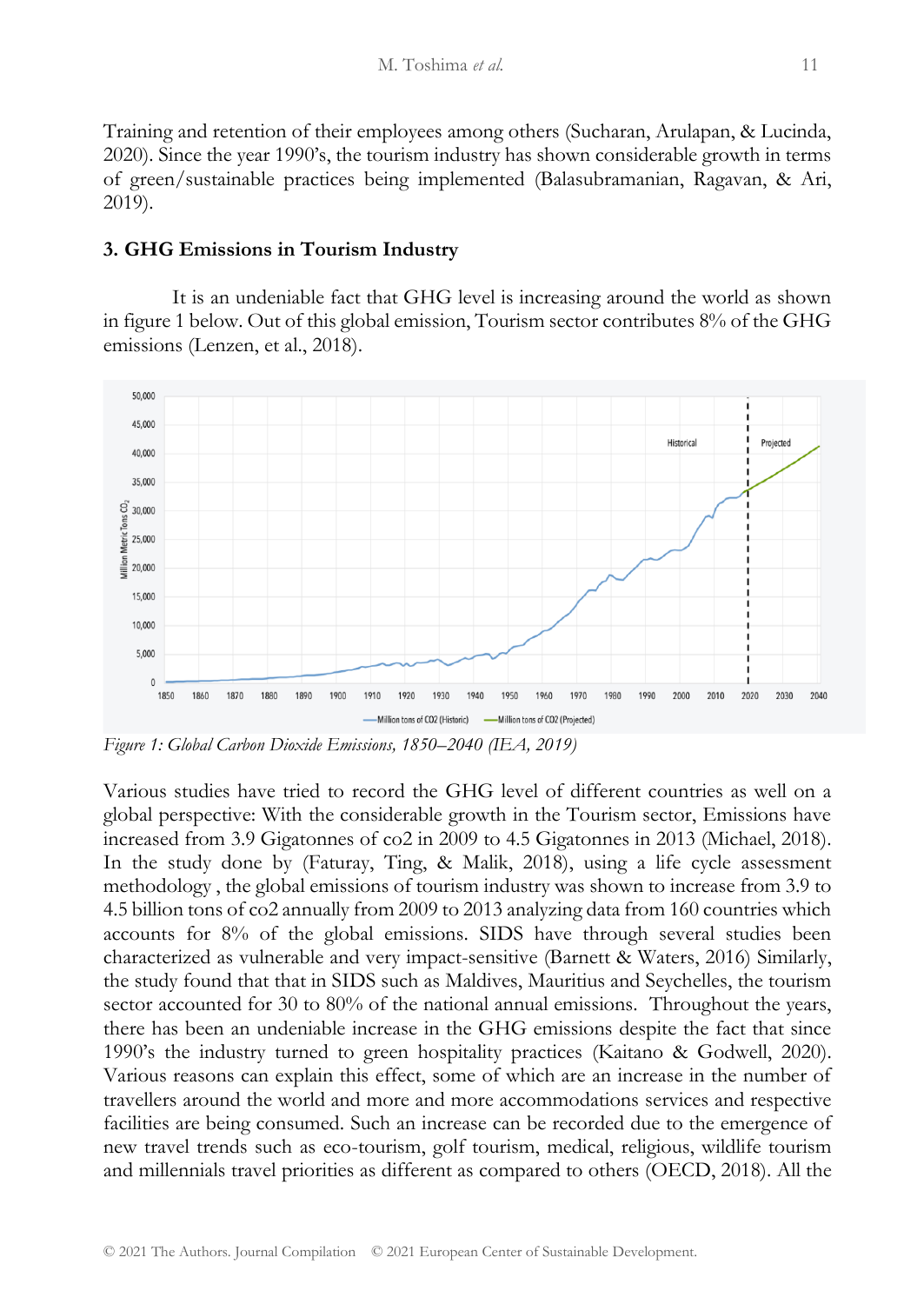above arguments reiterate the importance of continuous GHG measurement to know where matters stand taking into consideration present situation and to be able to take actions thereof. Similarly, throughout the last decades, there has been an increased use of the Hotel Carbon Measurement Initiative (HCMI) that is a tailor-made tool for the hotel industry to calculate their Green House Gas emissions and render the sector a more sustainable one.

## **4. Mauritius Tourism Industry**

Tourism started in Mauritius in 1950's where the need for economic diversification was felt as well as the potential for the island in terms of attractive sun, sand and sea was noted (Su-Marie, 2018). The development of the airport and the civil aviation back in 1952 brought a boost in the tourism industry with main accommodation areas being park hotel, followed by beach hotel concept in 1954 named as le morne plage Ltee among others. . The national development plan (1971-1975) boosted up the diversification of the economy to promote the tourism sector as third pillar of the economy whereby government bodies such as Mauritius Government Tourist office (MGTO) from 1959 to 1996 and currently known as the Mauritius Tourism Promotion Authority (MTPA) is responsible for promoting tourism (African center for economic transformation, 2021). The Tourism industry has seen an increase from 34 establishments in 1975 to 1029 establishments at end of December 2018, including guesthouses, hotels and tourist residences (Tourism, Ministry of, 2018). Tourist's arrivals and earnings can be summarized in the table below.

|                                              | 1995    | 2005    | 2016      |
|----------------------------------------------|---------|---------|-----------|
| Contribution of Tourism to Employment $(\%)$ | 4.8     | 87      | 97        |
| Tourist Arrivals                             | 422,463 | 761,063 | 1,275,227 |
| Tourism Earnings (Rs Mn)                     | 7,472   | 25,704  | 55,867    |
| Average Length of Stay                       | 10.7    | 10.7    | 10.4      |
| Hotel Occupancy Rates $(\% )$ – All Hotels   | 66      | 63      | 73        |
| <b>Hotel Stock</b>                           | 95      | 99      | 111       |

*Source: Statistics Mauritius (2019)*

For the year 2019, there was 1,876,736 of tourist who visited the country (Tourism, 2019). An increase in the numbers of tourists causes a direct increase in related impact, mostly environmental impacts such as coral bleaching, beach sand loss and contamination of coastal waters by hotel waste water (Rajendra, 2020). Such increased impacts further lead to the coming up of the Environment Protection Act for Mauritius in September 2002, further amended in 2008 to legislate environment protection in Mauritius. Accordingly, there was a closer watch on environmentally related impacts before any hotel development as promoters were compulsorily required to conduct an Environmental Impact Assessment (EIA) which encompasses all the environmental aspect of any hotel development (Mollie & Sundberg, 2020). The GHG level of Mauritius recorded an increase from 5,613Gg co2 equivalent in 2018 to 5,777 Gg co2 equivalent, which represent an increase of 2.9% for Mauritius ( Ministry of Environment, 2019). Main areas of consumption have been assessed such as energy sector, waste and agriculture; however,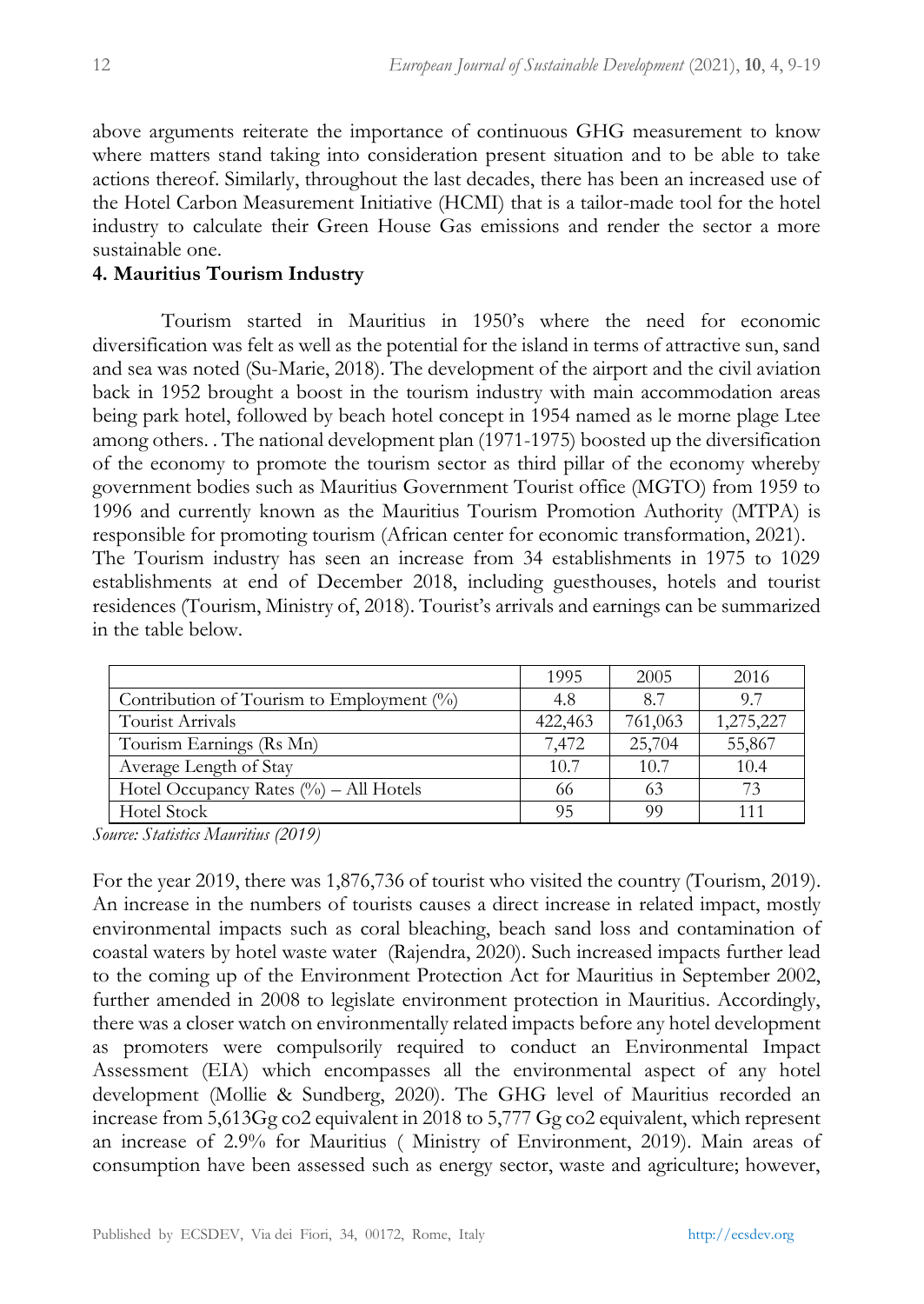no specific data is available for the tourism industry, which is a disadvantage for a tourism, based economy for SIDS such as Mauritius. This again re iterates the urgency and relevance of having a proper measurement mechanism for the Green House Gases within the tourism and hospitality industry. Objectively, this paper concentrated on analyzing the Carbon footprint of the hotel sector in Mauritius

# **5. Methodology**

While there are both qualitative and quantitative methods of research, quantitative analysis has been shown to increase in technical research works such as carbon footprints to be able to provide a proper data recording, analysis and assessment (George, 2019) . Various method exists with their own pros and cons. One of the widely used method by re known operators in the industry is the Hotel Carbon Measurement Initiative (HCMI). The model was developed In June 2012, by Sustainable Hospitality Alliance (the Alliance) and the World Travel & Tourism Council (WTTC), in collaboration with 23 leading global hospitality companies. It is to be noted that above model has been chosen for this study due to the practicability of the HCMI model and its industry-oriented methodology designed specifically for the hotel industries. This specific methodology allows hotel through their carbon footprint relate the direct link of their operations to their consumption in terms of energy and fuels used as well as their related environmental impact being created through carbon emissions. Furthermore, this methodology allows for the calculation of the total hotel carbon footprint as well as the footprint of an occupied rooms, while considering the various types of energy sources required for the various actions being undertaken in the hotel. Such measurements are very useful more so for island developing states such as Mauritius as the constraints on natural resources and the measurement and monitoring of carbon emissions is a crucial step towards to sustainability of a core industry such as tourism.

The data is represented as co2 equivalents (CO2e) and is calculated using conversion factors as advised in the Green House Gas (GHG) protocol. The involved criterions are further explained below:

1. Occupied rooms- the total number of rooms sold minus no shows for the reporting year were considered

2. Outsourced laundry- To ensure a fair comparison between hotels that are doing in house or private laundry, if total laundry tonnage cannot be received from suppliers, an estimate can be input by weighting the average amount of laundry per room \* by number of occupied rooms in the reporting year.

3. Private space: Any area where hotel guests or conference guests do not have access is considered as a private space and the energy consumption was removed from the overall consumption.

4. Renovations: The methodology is designed for calculations during normal operations. Extensive renovations were not considered.

5. Unit conversion- The following conversion factors have been used for this study for energy; The universally known conversion factors for energy units and volume units shall be used and for volume and distance, the universally known conversion factors for weight/mass units and distance units which shall be used in case of any conversion of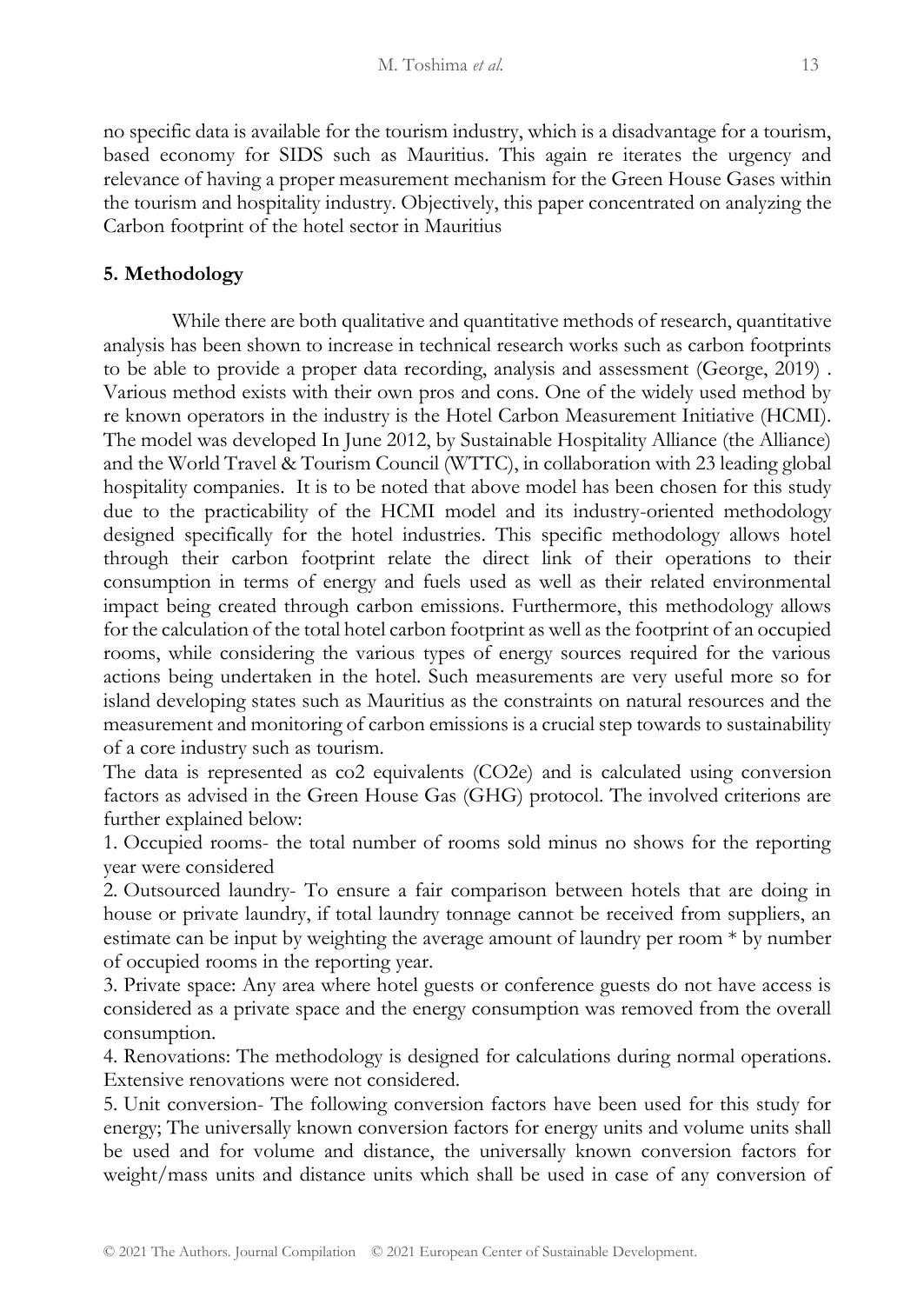result that must be done to ensure a uniform result.

6. Emission factors- The emission factors convert the different consumptions to their respective greenhouse gases emissions. Most common sources for emissions considered are from DEFRA -UK.

7. Total hotel carbon footprint- Regroups the total energy usage (gas, gas oil, electricity and any additional energy sources) plus energy usage from outsourced laundry (if any) minus the energy in the private space (if applicable) and was equivalently converted to co2 using the most appropriate factor for the country.

8. Reporting Division- for reporting purposes, the hotel is divided into meeting space and guestroom areas. Carbon footprint for all rooms and all meetings are calculated as follows: Rooms Allocation  $\times$  (Total Energy  $\times$  Emission factors) = Carbon footprint for all room Meetings Allocation  $\times$  (Total Energy  $\times$  Emission Factors) = Carbon footprint for all 9. Wastes: Wastes have been classified in terms of different categories and recyclables later accordingly converted in terms of co2 emissions by multiplying the quantity of specific waste being produced using the relevant equivalence factors from DEFRA.

## **6. Target Population**

The target population for this study was the hotel industry of Mauritius. One hotel of each category, i.e., 3 star, 4 star, 5 star and 5 star plus were chosen for this study. The latter is based on the classification and star rating audit of the Mauritius Tourism Authority whereby it is assessed as per the Tourism Authority Act Regulations which is also cited as the Tourism Authority Classification Regulation 2015 (Authority, 2021). Every hotel is assessed as per a list of criteria whereby they should score not less than 80 % for each criterion, where available in their field to be eligible for a star rating Every hotel is assessed as per a list of criteria's whereby they should score not less than 80 % for each criterion, where available in their field to be eligible for a star rating. For this study, it has been assumed that the operations of similar categories of hotels are almost the same apart from number of rooms available due to various reasons such as the assessment rating of the authorities in Mauritius as well as Sustainable development practices in place in every resort in Mauritius as mentioned above.

### **7. Findings and Discussion**

The results below report the carbon footprint calculated for each of the surveyed hotels. The common factor known and discussed in the literature is the carbon footprint per occupied room daily is 76.6 kg/ co2e/year, 16kg/co2/year, 86.9 kg/co2e/year and 123.3 kg/co2e/year for the 3, 4, 5 and 5 plus star respectively. It must be pointed that the recorded carbon footprints were comparatively analysed with other countries and hotel operations of 3 Star, 4 Star and 5 Star Hotels. Several works by Japan, Italy etc. ( (Ricaute, 2018)) were considered and analysed. Carbon footprint per occupied room will vary greatly depending on country and regions due to various factors such as electricity source, water consumption among others.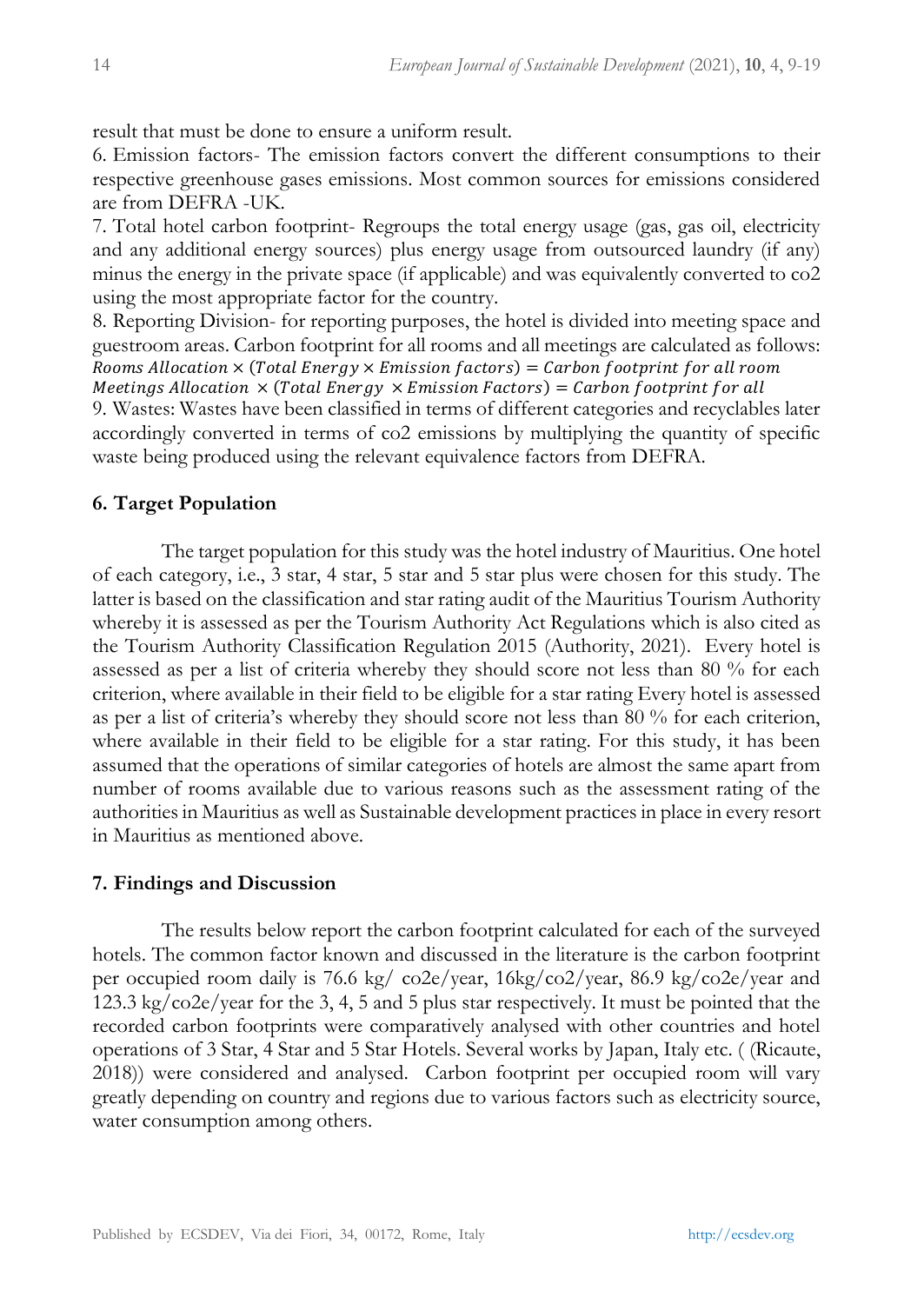| Results                                                                        | 3-Star |       |                         | 4-Star 5-Star 5-Star Plus |
|--------------------------------------------------------------------------------|--------|-------|-------------------------|---------------------------|
| Total CO2e for reporting period (tCO <sub>2e</sub> )                           |        |       | 2634.06 1557.98 3929.96 | 2634                      |
| Total guestrooms carbon footprint (tCO <sub>2</sub> e)                         | 1700   | 961   | 3910                    | 2612                      |
| Total meetings carbon footprint (tCO2e)                                        | 934    | 597   | 20                      | 22                        |
| Carbon footprint per occupied room daily ( $kgCO2e$ )                          | 76.6   | 16    | 86.9                    | 123.3                     |
| Carbon footprint per area of meeting space on<br>an hourly basis (kg $CO2e$ )) | 255.9  | 163.5 | 5.3                     | 6.0                       |

For the 3-star hotel, the gathered carbon footprint per occupied room daily is higher than the mean carbon footprint per occupied room for 3 star hotels surveyed in countries such as china (36.26kg/co2), Indonesia(42.58kg/co2) and Japan (51.49kg/co2). The result obtained in Mauritius is benchmarked as high compared to those countries. Several reasons may be the factors for this as discussed by (Pérez, et al., 2019)the different factors influencing a hotel's footprint ranges from the outside temperature, air conditioning system and room occupancy among others. Such variables are determinant as we do realise that Mauritius has a very tropical climate year-round and in terms of technological appliances working on a bulk buying process hotel appliances for air conditioning might not be the best performing ones (Bekaroo et al, 2012; Lopez at 2021). It is also worth pointing that is a known fact that that generally 3 star hotels do not invest much into environmental management as they do not necessarily have a very good control on major variables like energy and water consumption which were surveyed by Bokhoree et al (2014). There needs to be better control over their energy and water usage and awareness session on the latter among their clientele will need to be conducted to make them interested in staying in an environmental friendly hotel (Choi et al, 2018). Such considerations are crucial as this can appear as a hindrance for low rated accommodation and it will be a bigger challenge to effectively work towards an overall reduction in carbon emissions.

Data gathered for studied 4-star hotel, carbon footprint per occupied room on a daily basis is in the range of the mean carbon footprint per occupied room for 4 star hotels surveyed in Italy (17.22 kg/  $CO<sub>2</sub>$ ), Brazil (15.44 kg/  $CO<sub>2</sub>$ ), and Colombia (17.59 kg/  $CO<sub>2</sub>$ ). For other countries like Japan, the mean surveyed value for the 4 Star hotels is  $63.84 \text{ kg} / \text{CO}_2$  and the value obtained in Mauritius i.e.,  $16\text{kg}/\text{CO}_2$  is considered as low. The 4-star hotel concerned in the survey had a high number of selling rooms due to various marketing approaches used which for instance also captured targeted local market. To further understand the findings for 4-Star hotels, it is to be noted that the selected hotels affirmed working towards adopting mechanisms to mitigate and reduce their energy and refrigerant consumption patterns by adopting more environmentally friendly initiatives as it confirmed by the research of (Wanga, Zhaoad, Caoa, & Zenga, 2021) that refrigerants are among the heavy carbon emitters. Hotels reported to be using mainly chillers whereas many administration areas have split units. 4-Star rated hotels recorded acceptable carbon footprint as they are currently adopting as described by Camilleri-Fenech et al (2018), composting of the green fraction of their waste. Similar activities were also recorded for the surveyed higher rated hotels. Furthermore, other initiatives towards carbon reduction measures as described by Mu and Kanu et al (2019), are also being adopted by the surveyed hotels; e.g., food wastes being re-used. Despite that, the carbon footprint per occupied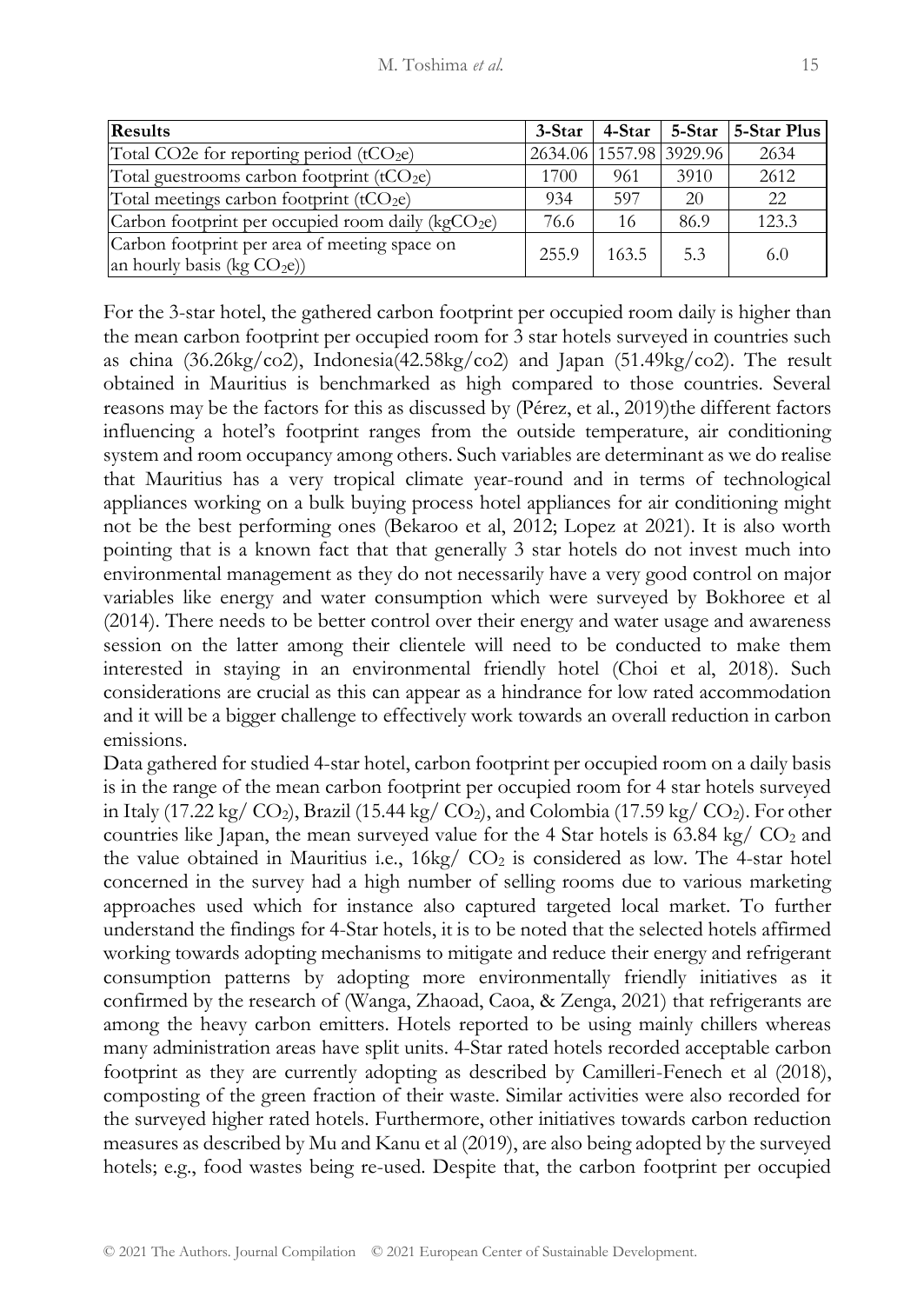room daily is within the approximate range of the other countries as mentioned above, hotels still need to thrive towards their commitment in managing and working on adopting alternate and more technologically advanced (Bekaroo et al, 2016), eco-friendly practices and work on carbon reduction mechanisms.

The 5-Star hotel carbon footprint for the hotels within this study per occupied room is lower than the mean surveyed value for the 5 star hotels in Japan (107.44kg/  $CO<sub>2</sub>$ ), India (94.87)  $kg/CO<sub>2</sub>$ ) and Indonesia (158.24 kg/  $CO<sub>2</sub>$ ). While the latter is a marketing tool whereby they can attract clients who are also known as green travellers, the different measures in the respective sustainability certifications ensures that they are meeting respective targets concerning energy management, water consumption, laundry activities and refrigerants, which help to lower down their carbon footprints. (Khalifa, 2020) supports that effective environmental strategies are crucial in tourism organisations. The carbon footprint recorded for the 5-Star hotel in Mauritius are below the average mean and many hotels have adopted and have international sustainability certifications such as the Green Globe, Earth check and Travel life whereby they are audited each year to ensure that they maintain this certification. Such practices and initiatives confirms a reduction in for instance electricity consumption known to increase hotel's carbon footprint. Similarly, this work recorded that for the targeted 5-star hotels, the Energy Use Intensity (EUI) in Mauritius is lower than the average reported by Shenga et al (2018), from studies done from 310 five star hotels in China as well as from the five star hotels in Turkey where the EUI for 5 star hotels were found to be 245  $kWh/m^2/year$  and 389 kWh/m<sup>2</sup>/year respectively.

The 5 star plus hotel carbon footprint per occupied room daily is lower than that of the mean of the surveyed hotels in United Arab Emirates (UAE) - 147.23kg/ CO2, and Saudi Arabia (205.32 kg/  $CO<sub>2</sub>$ ) however is in the range of that of Thailand (123.5 kg/  $CO<sub>2</sub>$ ). 5 star plus hotel in Mauritius are surely not as luxurious and advanced as the Emirates region nevertheless the selected hotels are known for its high standard level of amenities such their own golf-courses for two of the selected hotels and in terms of enhancing the stays for their specific niche market no stone if left unturned which can hence explain the high carbon footprint per occupied room for that specific market.

## **8. Conclusion**

As cited by (Elimelech, 2018), Peter Drucker wrote the famous lines "What gets measured gets managed" going by the principle that tourism development must ensure the sustainable development of ecology, economy and society while reducing its impact and there are different tools and techniques present to assess the impact and performance however there is no common accepted method (Song, Fisher, Jian-Lin, & WangLian-Biao, 2018).

Hotels are specifically known to have a non–negligible contribution in the latter as the industry uses a large amount of energy, raw materials, water and other products as well as produces a large amount of waste which at the end have a significant contribution to the greenhouse gases being produced (H.K.Lai, 2016). While it is undeniable that the hotel sector does have a contribution in the footprint of the tourism industry (Ricoa, et al., 2019), it is important to know the exact sources and their specific contributions. It has been recorded through this work and other research that the main hotel areas which are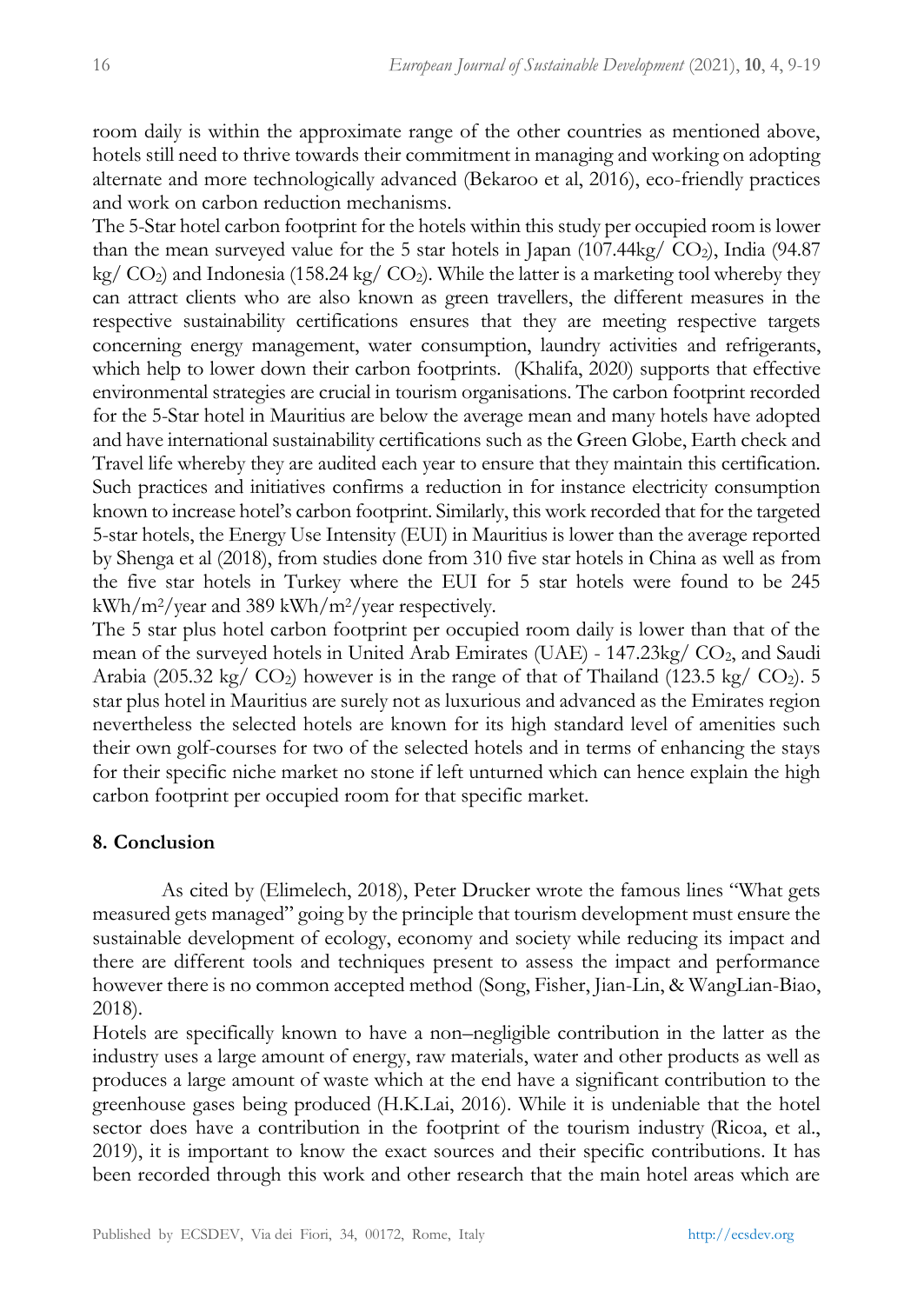concerned with the greenhouse gas emissions are land use of the buildings, energy consumption and emissions, Refrigerants being used in the hotel, water consumption and wastes being produced (Hu, Huang, & Chen, 2015). This work has hence considered the HCMI methodology which clearly considers specific measurables such as energy consumption, refrigerant, waste components among others for the calculation of the total carbon emissions of hotels. Through such assessment methodologies the predicted contributions of tourism related activities forecasted at approximately 7.5 % of the global CO<sup>2</sup> emissions in 2035 (Chen & Yan, 2018) can be mitigated.

### **References**

Caribean Hotel Energy efficiency action. (2012). Washington DC.

- Ministry of Environment. (2019). *Environment statistics.* Port louis: Government of Mauritius.
- World Travel and Tourism Council. (2019). *Economic Impact report.*
- African center for economic transformation. (2021, 06 23). *Mauritius transformation Profile*. Retrieved from https://africantransformation.org/2014/02/07/mauritius/
- Aslam, J., Ameta, S. K., Aslam, R., & Iqbal, O. (2018). Tourism in Kashmir Valley: Growth, Environmental Impacts and sustainability. *International journal of pure and applied science, 6*(6).
- Authority, M. T. (2021, June 16). *http://www.tourismauthority.mu/en/legislation-7/guidelines-annexes-9.html.* Retrieved from Tourism Authority: http://www.tourismauthority.mu/en/legislation-7/guidelines-annexes-9.html
- Balasubramanian, Ragavan, K., & Ari, N. (2019). What are the key challenges faced by the Malaysian hospitality and tourism industry in the context of industrial revolution 4.0? *Worldwide Hospitality and Tourism themes*.
- Barnett, J., & Waters, E. (2016). Rethinking the Vulnerability of Small Island States: Climate Change and Development in the Pacific Islands. *The Palgrave Handbook of International Development*.
- Cadarso, A., Driml, S., & Maria, Y.-Y. S. (2020). Tourism carbon footprint inventories: A review of the environmentally extended input-output approach. *Annals of tourism research*.
- Camilleri-Fenech, M., Oliver-Solà, J., Farreny, R., & Gabarrel, X. (2018). Where do islands put their waste? A material flow and carbon footprint analysis. *Cleaner production*, 1609-1619.
- Chandran, C., & Bhattacharya, p. (2019). Hotel's best practices as strategic drivers for environmental sustainability and green marketing. *Journal of Global Scholars of Marketing Science*.
- Chen, L., & Yan, B. T. (2018). The Relationship between Tourism, Carbon Dioxide emissions and economic growth in china. *sustainability*.
- Chen, L., Thapa, B., & Yan, W. (2018). The Relationship between Tourism, Carbon Dioxide Emissions, and Economic Growth in the Yangtze. *Sustainability*(10).
- Dalia, S., Biruta, S., Edmundas, J., & Simanavicius, A. (2020). Sustainable tourism development and competitiveness: The systematic literature review. *Sustainable Development*.
- Data, M. V., & Quang, T. N. (2018). A study on energy consumption of hotel buildingsin vietnam. *Journal of Science and Technology in Civil Engineering, 12*, 112-116.
- Deraman, F., Ismail, N., & Arifin, A. I. (2017). Green practices in hotel. *Journal of Tourism, Hospitality, 9*.
- Díaz Torres, Y., Hernández Herrera, H., & Alvares Guerra Plasencia, M. A. (2020). Heating ventilation and air-conditioned configurations for hotels an approach review for the design and exploitation. *Scientific production*.
- Elimelech, E. (2018). What gets measured gets managed: A new method of measuring household food waste. *Waste management, 76*, 68-81.
- Faturay, L., Ting, P., & Malik, G. (2018). The carbon footprint of global tourism. *Nature climate change*, 522-528.

George, A. (2019). Quantitative research in tourism and hospitality: an agenda for best-practice recommendations. *International Journal of comtemporary Hospital Management*.

- Gossling, S. (2015). New performance indicators for water management in tourism. *Tourism Management, 46*, 233-244.
- H.K.Lai, J. (2016). Energy use and maintenance costs of upmarket hotels. *International Journal of Hospitality Management, 56*, 33-43.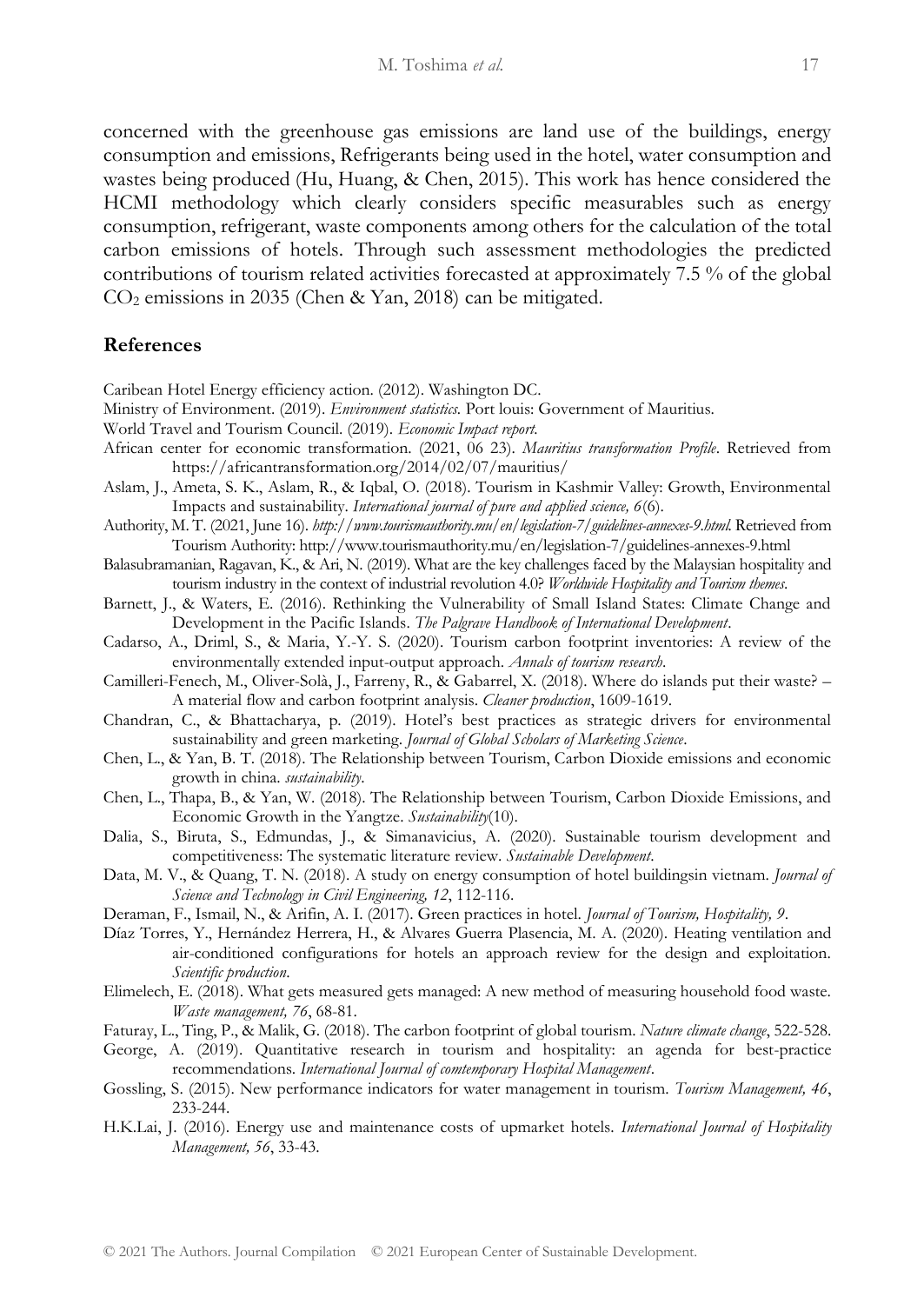H.N.Maka, A., & C.Y.Chang, R. (2019). The driving and restraining forces for environmental strategy adoption in the hotel Industry: A force field analysis approach. *Tourism management, 73*.

Habib, A., Farzad, S., & Arezoo, S. (2019). Investigating Sustainable Practices in Hotel. *Sustainability*.

- Hu, A., Huang, C., & Chen, C. (2015). Assessing carbon footprint in the life cycle of accommodation services: the case of an international tourist hotel. *International journal of sustainable development and ecology, 22*(4).
- IEA. (2019). *World energy outlook.* Paris: IEA.
- International Sustainable travel. (2020, 06 24). *Sustainable travel*. Retrieved from https://sustainabletravel.org/
- Kaitano, D., & Godwell, N. (2020). Greenhouse Gas Emissions and Sustainability in Victoria Falls: Focus on Hotels, Tour Operators and Related Attractions. *African Geographical review*.
- Khalifa, G. (2020). Factors Affecting Tourism Organization Competitiveness: Implications for EGYPTIAN tourism industry. *African Journal of Hospitality, Tourism and Leisure*.
- Knoema. (2019, June 24). *World data atlas*. Retrieved from https://knoema.com/atlas/Mauritius/topics /Tourism/Travel-and-Tourism-Total-Contribution-to-GDP/Contribution-of-travel-and-tourismto-GDP-percent-of-GDP
- lain T. Chris, t. (2001). Tourism in Africa. *Africa region working paper series*.
- Lenzen, M., Sun, Y.-Y., Faturay, F., Ting, Y.-P., Geschke, A., & Malik, A. (2018). The carbon footprint of global tourism. *Nature Climate Change*(8), 522-528.
- López-Bernabé, E., Foudi, S., Linares, P., & Galarraga, I. (2021). Factors affecting energy-efficiency investment in the hotel industry: survey results from Spain. *Energy Efficiency*.
- Makoondlall-Chadee, T., ChandradeoBokhoree, & Deepa, S. (2017). A system thinking approach towards promoting sustainability in the tourism industry. *International Center for Sustainable Tourism and Hospitality.* Mauritius: University of Mauritius.
- Michael, G. (2018). Global tourism's growing footprint. *Current biology*.
- Mollie, S., & Sundberg, G. (2020). *"Stop stealing our beaches": A comparative study on how Mauritius and the Seychelles are affected by and deal with climate change and tourism.* Jonkoping University.
- OECD. (2018). *Megatrends shaping the future of tourism.*
- Oluseyi, Babatunde, & Babatunde. (2016). Assessment of energy consumption and carbon footprint from the hotel sector within Lagos, Nigeria. *Energy and Buildings*, 106-113.
- Peeters, P. &. (2010). Tourism travel under climate change mitigation. *J. transp*, 447-457.
- Pérez, r. J., Martín, R. D., Trujillo, F. J., Díaz, M., Guardiola, A., & Mouhaffel. (2019). Consumption and Emissions Analysis in Domestic Hot Water Hotels. Case Study: Canary Islands. *Sustainability*.
- Rajendra. (2020). Climate change impacts on the coastal tourist resorts of Bali. *IOP Conference Series: Earth and Environmental Science*.
- Ricaute, E. (2018). *Hotel sustainability benchmarking index 2018.* Cornell hospitality .
- Ricoa, A., Martínez-Blanco, J., Montlleó, M., Rodríguez, G., Tavares, N., & Arias, A. (2019). Carbon footprint of tourism in Barcelona. *Tourism Management, 70*, 491-504.
- Shenga, Y., zhuang, Z., Jingyu, M., Xuey, Z., & Ma, H. (2018). Energy consumption model and energy benchmarks of five-star hotels in China. *Energy and Buildings*, 286-292.
- Song, M.-L., Fisher, R., Jian-Lin, & WangLian-Biao. (2018). Environmental performance evaluation with big data: theories and methods. *Annals of Operations Research, 270*.
- St. Flour, P. T. Makoondlall-Chadee, C. Bokhoree and R. Mohee, (2014). Structured Fuzzy based
- Methodological Approach towards Sustainability Performance Assessment. *Journal of Environmental Science and Development*, 223-225.
- Stojanovska-Stefanova, A., & Atanasoski, D., (2018) "UN Goal: Sustainable Tourism as a Key
- Contributor for Sustainable Development in Developing Countries", Yearbook Faculty of Tourism and Business Logistics, [S.l.], v. 3, n. 2, p. 152-161, Feb. 2018. Available at: http://js.ugd.edu.mk /index.php/YFNTS/article/view/2195
- Streimikiene, D., Svagzdiene, B., Jasinskas, E., & Simanavicius, A. (2020). Sustainable tourism development and competitiveness: The systematic literature review. *Sustainable development*.
- Sucharan, Arulapan, R., & Lucinda. (2020). Eco-Labels in the Tourism Sector in South Africa: Benefits and Barriers. *African Journal of Hospitality, Tourism and Leisure.*

Su-Marie, v. T. (2018). *The Role Of Climatic Factors In Determining Tourist.*

- Torres-Bagur, M., Ribas, A., & Vila-Subirós, J. (2019). Incentives and Barriers to Water-Saving Measures in Hotels in the Mediterranean: A Case Study of the Muga River Basin (Girona, Spain). *Sustainability*.
- Tourism, M. o. (2019). *Handbook of statististical data in tourism.* Government of Mauritius.